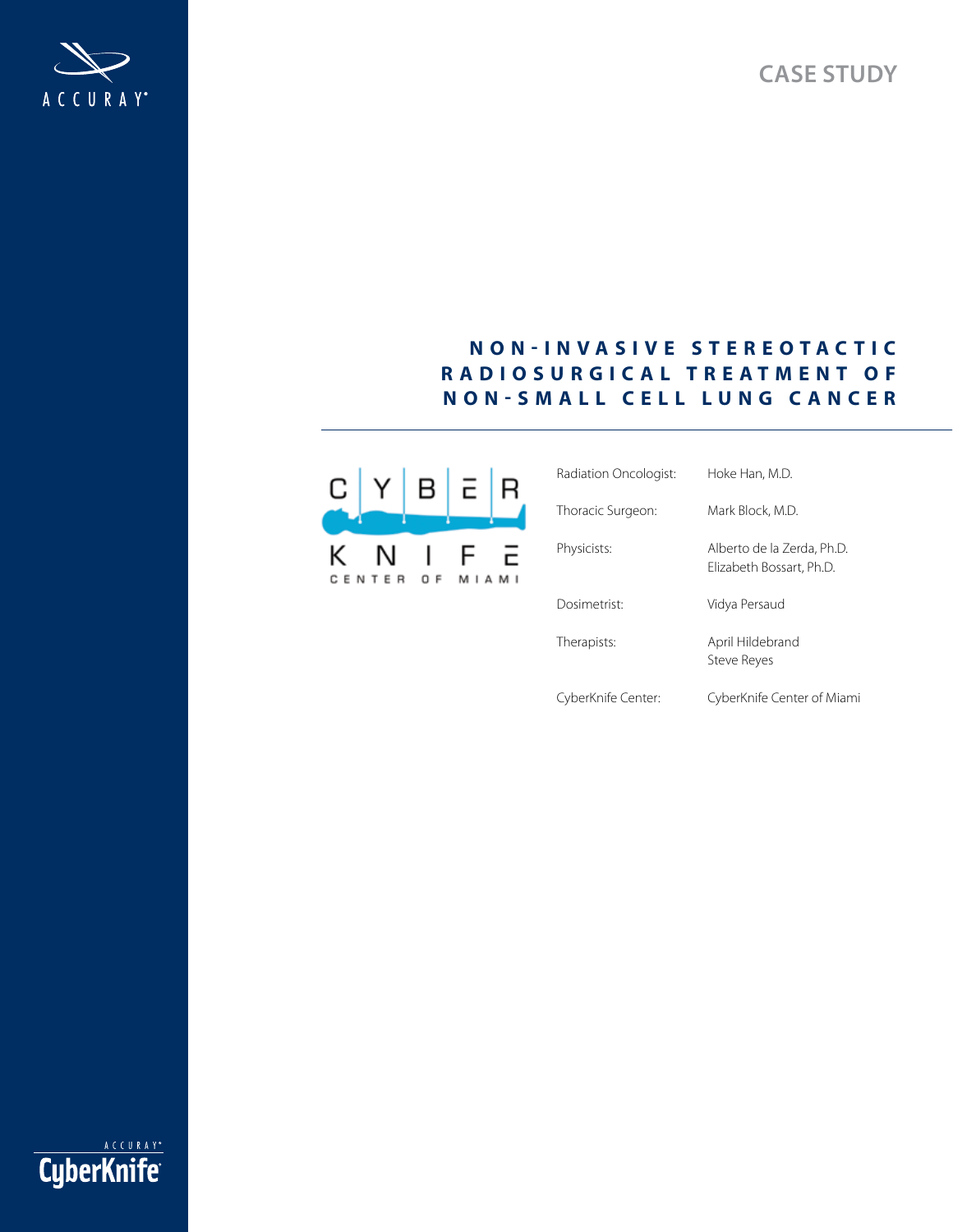# **DEMOGRAPHICS CLINICAL HISTORY**

**Sex:** Female **Age:** 72 years **Histology:** Adenocarcinoma

**Referred by:** Thoracic Surgeon Past Medical History: Smoker (50 pack-year history), COPD (chronic obstructive pulmonary disease), breast cancer, hypercholesterolemia

# **Case History**

A 72-year-old female former smoker with a history of COPD presented for evaluation of a growing, PET-positive right upper lobe (RUL) lung lesion. The lesion was first discovered four years earlier when she had a chest CT for unclear reasons. At that time it measured 1 cm in diameter and reportedly was not active on PET. No intervention was recommended. No further imaging was performed until she presented with worsening shortness of breath and a cough. Repeat chest CT demonstrated that the lesion had grown, and now measured 1.5 x 1.2 cm. PET-CT two months later identified activity in the lesion with an SUV of 4.9. Biopsy results demonstrated the lesion to be consistent with NSCLC. Given the PET-CT and biopsy results, this patient was diagnosed with Stage 1a non-small cell lung cancer (T1N0M0 NSCLC).



*Pre-treatment diagnostic CT axial image demonstrating 1.8 cm x 1.6 cm x 1.7 cm lesion in the upper lobe of the right lung.*

### **CyberKnife® Treatment Rationale**

When possible, Stage Ia NSCLC is treated by primary surgical resection (lobectomy or segmentectomy).<sup>1,2</sup> Conventional radiation therapy and chemotherapy have been reserved for patients who refuse surgery or who are deemed medically inoperable because of associated comorbidities. In recent years improved tumor control with relatively few complications has been achieved using high-dose, hypofractionated stereotactic radiation delivery.<sup>3-8</sup> The patient investigated several treatment options for the RUL lesion. Her pulmonary function tests (PFTs) showed a V02 max of 18 ml/kg/min, an FEV1 of 0.85 L (43% of predicted) and a perfusion scan demonstrated the contribution of the right lung to total lung function to be high (65%). Therefore, despite a good V02 max value, clinicians recommended against a lobectomy and recommended the CyberKnife® System as a treatment alternative. Repeat CT at this time showed the lesion to have increased in size to 1.8 x 1.8 cm. Given the relatively poor outcomes associated with conventional radiation therapy,<sup>9</sup> the inclusion of large volumes of normal lung tissue within the radiation field, and the patient's prior history of external beam radiation to the right breast for treatment of her breast cancer in the past, radiosurgery using the fiducial-free Xsight® Lung Tumor Tracking System was chosen to deliver focal, high-dose, hypofractionated radiation treatment that maximized dose to this patient's lung tumor and minimized dose to surrounding normal tissue. The non-invasive nature of this treatment allows patients to breathe freely as the CyberKnife System tracks tumor motion throughout treatment without the need for implantation of metal fiducials or other markers near the lung tumor.



*Pre-treatment diagnostic PET-CT axial image demonstrating increased SUV uptake in the right upper lobe lesion.*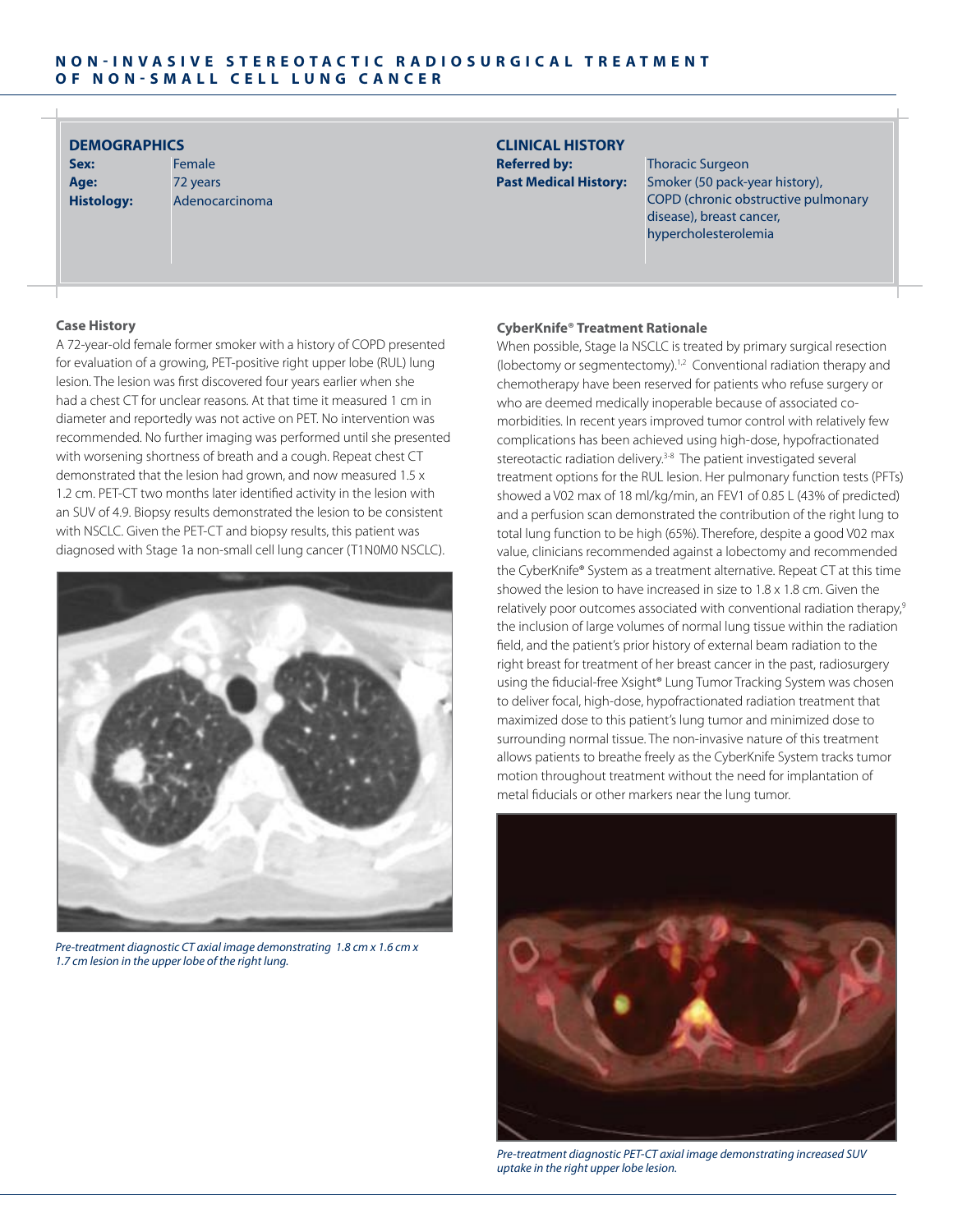# **TREATMENT DETAILS**

**Gross Tumor Volume (GTV):** 3.60 cm<sup>3</sup> **Imaging Technique(s):** CT, PET-CT **Rx Dose & Isodose:** 60 Gy to 75% **Conformality Index (PTV):** 1.15 **Number of Beams:** 148 beams/fraction **Homogeneity Index:** 1.33

**Number of Fractions:** 3 fractions of 20 Gy

**Collimator(s):** 20 and 30 mm **Tumor Coverage:** 100%

**Tracking Method:** Synchrony® with Xsight® Lung (No fiducials)

# **Planning Process**

The patient's only preparation for treatment was a planning CT scan to identify the tumor target. Implantation of fiducial markers was not required given the use of the Xsight® Lung technology. Following completion of imaging, the lesion was outlined on the scans resulting in a gross tumor volume of 3.60 cm<sup>3</sup>. A treatment plan was created to deliver 60 Gy in 3 fractions to the 75% isodose line with 8-mm tumor margins to encompass microscopic extension and targeting uncertainties, using the 20-mm and 30-mm collimators.





*Axial and coronal treatment planning images showing gross tumor volume (GTV, red) and planning tumor volume (PTV, red). The 75% prescription isodose line is shown in yellow.*

### **Treatment Delivery**

The patient underwent CyberKnife® treatment using 148 beams/ fraction. The prescribed dose covered 100% of the tumor volume with a homogeneity index of 1.33 and a conformality index of 1.15 for the PTV. The patient tolerated the procedure well.



*Three-dimensional reconstruction of beam geometries.*